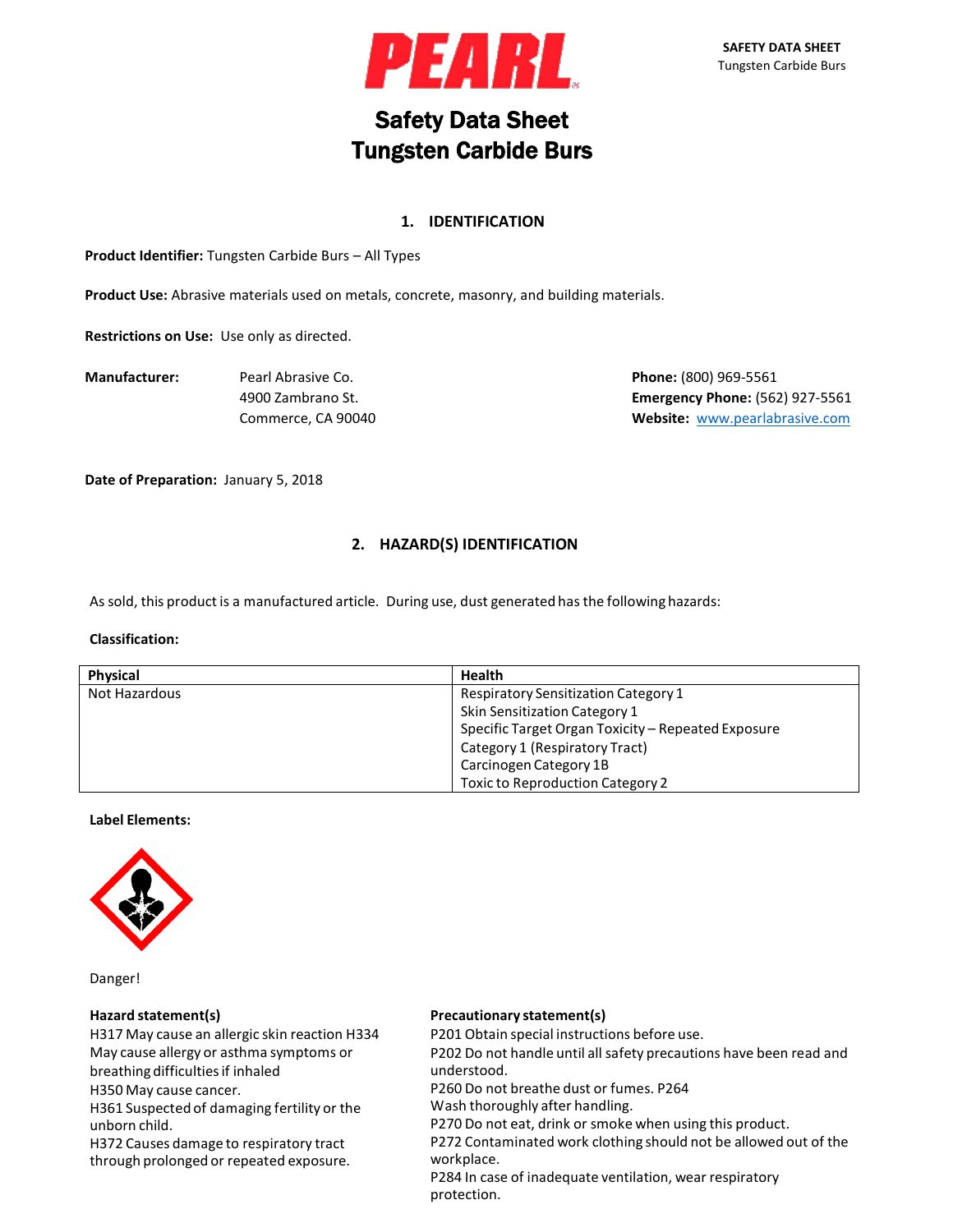

P280 Wear protective gloves and eye protection. P304+P340 IF INHALED: remove person to fresh air and keep comfortable for breathing.

P342+P311 If experiencing respiratory symptoms: Call a POISON CENTER or doctor. P302+P352 IF ON SKIN: Wash with plenty of water P333+P313 If skin irritation or rash occurs: Get medical attention P362+P364 Take off contaminated clothing and wash it before reuse. P308+P313 IF exposed or concerned:Get medical attention. P405 Store locked up. P501 Dispose of contentsin accordance with local, regional and national regulations.

# **3. COMPOSITION / INFORMATION ON INGREDIENTS**

| <b>Chemical name</b>    | CAS No.    | Concentration |
|-------------------------|------------|---------------|
| <b>Titanium Carbide</b> | 12070-08-5 | 45-65         |
| <b>Titanium Nitride</b> | 25583-20-4 | $45 - 65$     |
| Molybdenum              | 7439-98-7  | 15-35         |
| Nickel                  | 7440-02-0  | $5 - 20$      |
| Cobalt                  | 7440-48-4  | $0 - 20$      |

The specific identity and/or exact percentage has been withheld as a trade secret.

#### **4. FIRST AID MEASURES**

**Ingestion**: If dust is swallowed, seek medical attention.

**Inhalation**: If overexposed to dust, remove victim to fresh air and get medical attention.

**Eye Contact**: Flush eyes thoroughly with water, holding open eyelids. Get medical attention if irritation persists. Obtain immediate medical attention for foreign body in the eye.

**Skin Contact**: Wash dust from skin with soap and water. Launder contaminated clothing before reuse.

**Most importantsymptoms/effects, acute and delayed:** May cause mechanical eye and skin irritation. Inhalation of dust may cause nose, throat and upper respiratory tract irritation. Prolonged inhalation of high concentration of dust may cause adverse effects on the lungs. Suspected of causing cancer based on animal data. Prolonged overexposure may cause damage to the respiratory tract, bones and teeth by inhalation.

**Indication of immediate medical attention and special treatment, if necessary:** Immediate medical attention is not required.

# **5. FIRE FIGHTING MEASURES**

**Suitable (and unsuitable) extinguishing media:** Use any media that is appropriate for the surrounding fire.

**Specific hazards arising from the chemical:** This product is not combustible, however, consideration must be given to the potential fire or explosion hazards from the base material being processed. Many materials create flammable or explosive dusts or turnings when machined or ground.

**Special protective equipment and precautionsfor fire-fighters:** Firefightersshould wear full emergency equipment and NIOSH approved positive pressure self-contained breathing apparatus.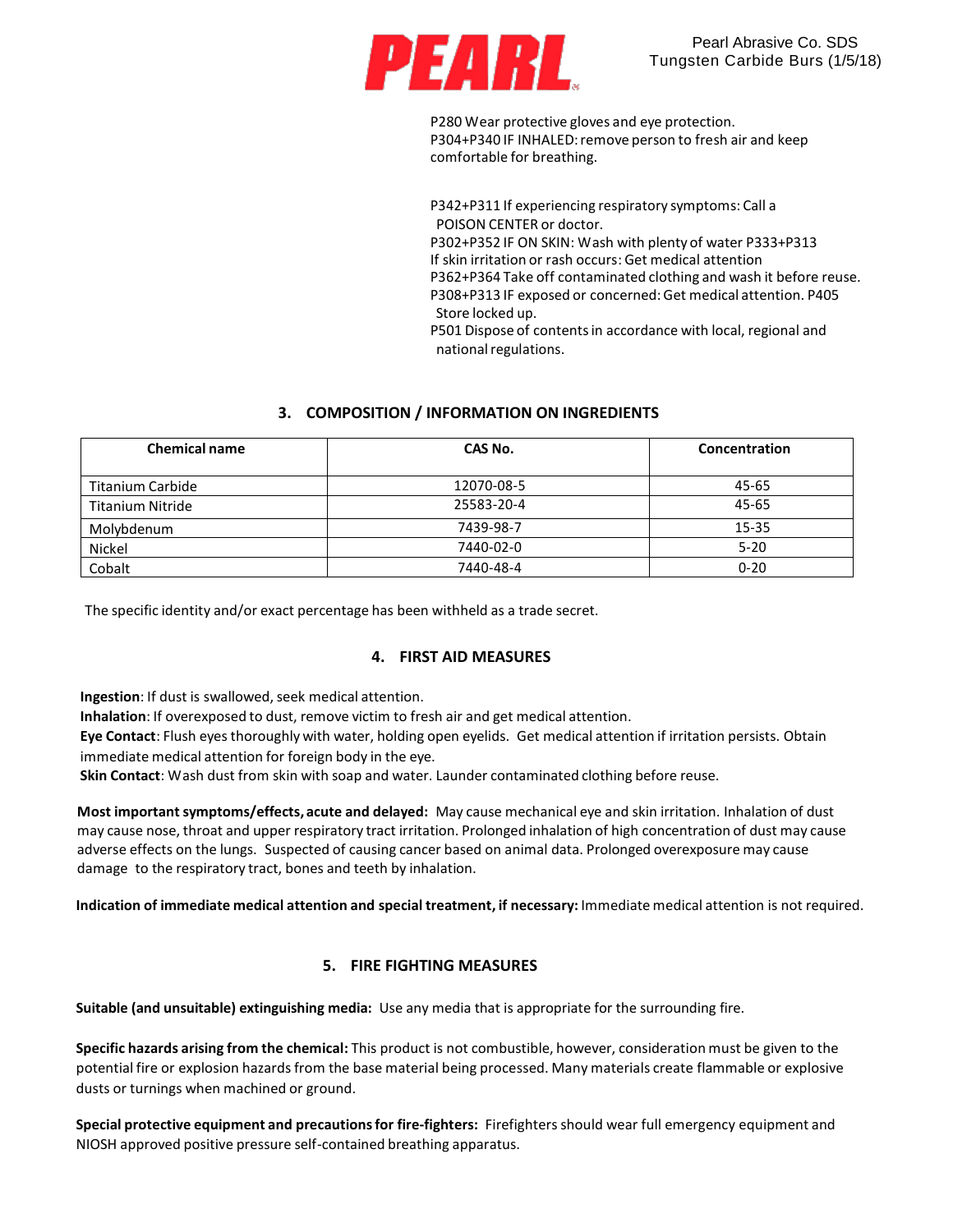

# **6. ACCIDENTAL RELEASE MEASURES**

**Personal precautions, protective equipment, and emergency procedures:** Wear appropriate protective clothing as needed to avoid eye contact and inhalation of dust.

**Environmental precautions:** Avoid release into the environment. Report releases as required by local, state and federal authorities.

**Methods and materialsfor containment and cleaning up:** Pick up, sweep up or vacuum and place in a container for disposal. Minimize generation of dust.

# **7. HANDLING AND STORAGE**

**Precautionsfor safe handling:** Use only with adequate ventilation. Avoid breathing dust. Wash thoroughly after handling and use, especially before eating, drinking or smoking. Refer to ANSI B7.1, Safety Requirements for the Use, Care and Protection of Abrasive Wheels for additional information. Consider potential exposure to components of the base materials or coatings being ground. Refer to OSHA's substance specific standards for additional work practice requirements where applicable.

**Conditionsfor safe storage, including any incompatibilities:** Store in accordance with ANSI B7.1. Protect abrasive wheels from damage.

# **8. EXPOSURE CONTROLS / PERSONAL PROTECTION**

#### **Exposure Guidelines:**

| Titanium Carbide        | None Established                               |
|-------------------------|------------------------------------------------|
| <b>Titanium Nitride</b> | None Established                               |
| Molybdenum (as Mo)      | 10 mg/m3 TWA ACGIH TLV (inhalable fraction), 3 |
|                         | mg/m3 TWA (respirable)                         |
|                         | 15 mg/m3 TWA OSHA PEL (total dust)             |
| Nickel (elemental)      | 1.5 mg/m3 TWA ACGIH TLV (inhalable)            |
|                         | 1 mg/m3 TWA OSHA PEL                           |
| Cobalt (as Co)          | 0.02 mg/m3 TWA ACGIH TLV                       |
|                         | 0.01 mg/m3 TWA OSHA PEL (metal dust and fume)  |

Note: Consider also components of base materials and coatings being ground.

**Appropriate engineering controls:** Use local exhaust or general ventilation as required to minimize exposure to dust and maintain the concentration of contaminants below occupational applicable limits.

**Appropriate engineering controls:** Use local exhaust or general ventilation as required to minimize exposure to dust and maintain the concentration of contaminants below occupational exposure limits.

#### **Individual protection measures,such as personal protective equipment:**

**Respiratory protection:** Use NIOSH approved respirator if exposure limits are exceeded or where dust exposures are excessive. Consider the potential for exposure to components of the coatings or base material being ground in selecting proper respiratory protection. Refer to OSHA's specific standardsfor lead, cadmium, etc. where appropriate. Selection of respiratory protection depends on the contaminanttype, form and concentration. Select and use respiratorsin accordance with OSHA 1910.134 and good industrial hygiene practice.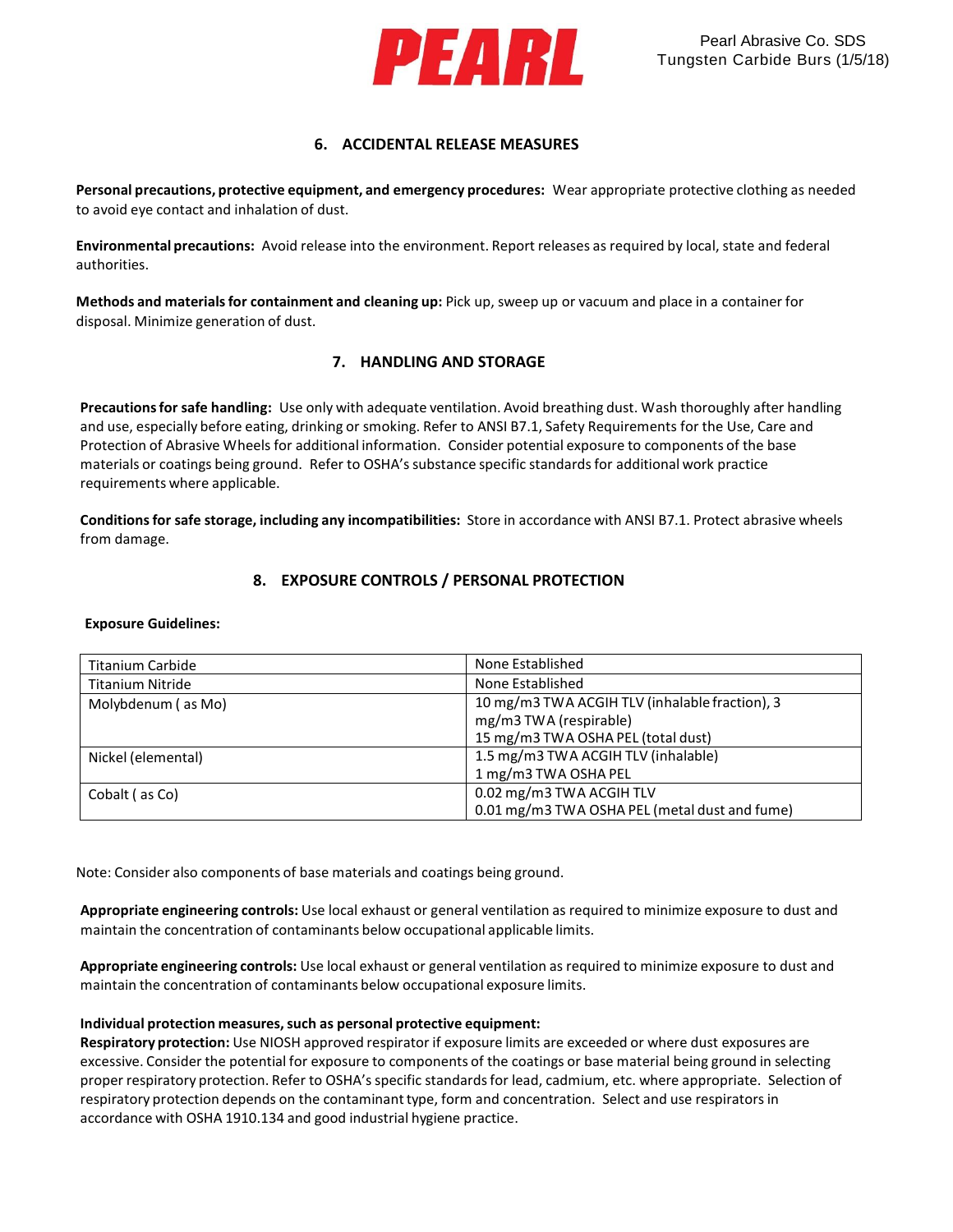

**Skin protection:** Cloth or leather gloves recommended.

**Eye protection:** Safety goggles or face shield over safety glasses with side shields.

**Other:** Protective clothing as needed to prevent contamination of personal clothing. Hearing protection may be required.

# **9. PHYSICAL AND CHEMICAL PROPERTIES**

# **Appearance (physicalstate, color, etc.):** Solid gray brushes

**Odor:** No Odor

| <b>Odor threshold: Not applicable</b>        | <b>pH:</b> Not applicable                 |
|----------------------------------------------|-------------------------------------------|
| Melting point/freezing point: Not applicable | <b>Boiling Point: Not applicable</b>      |
| Flash point: Non-Combustible                 | Evaporation rate: Not applicable          |
| Flammability (solid, gas): Not applicable    |                                           |
| Flammable limits: LEL: Not applicable        | <b>UEL:</b> Not applicable                |
| Vapor pressure: Not applicable               | Vapor density:                            |
| Relative density: 11-16                      | Solubility(ies): Not soluble              |
| Partition coefficient: n-octanol/water: Not  | Auto-ignition temperature: Not applicable |
| applicable                                   |                                           |
| Decomposition temperature: Not applicable    | Viscosity: Not applicable                 |
|                                              |                                           |

# **10. STABILITY AND REACTIVITY**

**Reactivity:** Not reactive

**Chemical stability: Stable** 

Possibility of hazardous reactions: None known.

**Conditionsto avoid:** None known

**Incompatible materials:** Strong oxidizers.

**Hazardous decomposition products:** Dust from grinding or machining could contain ingredientslisted in Section 3 and other, potentially more hazardous components of the base material being ground or coatings applied to the base material.

# **11. TOXICOLOGICAL INFORMATION**

#### **Routes of exposure:**

**Ingestion:** None expected under normal use conditions. Swallowing large pieces may cause obstruction of the gastrointestinal tract.

**Inhalation:** Dust may cause respiratory irritation.

**Eye:** Dust may cause eye irritation. Dust particles or filings may cause abrasive injury to the eyes.

**Skin**: Rubbing brush across the skin may cause mechanical irritation or abrasions. Nickel exposure can cause an allergic dermatitis called "nickel itch".

**Sensitization:** Nickel and cobalt can cause skin and/or respiratory sensitization.

**Chronic:** Long-term overexposure to respirable dust may cause lung damage (fibrosis) with symptoms of coughing, shortness of breath and diminished breathing capacity. Skin and/or respiratory sensitization may also occur. Chronic effects may be aggravated by smoking. Prolonged exposure to elevated noise levels during operations may affect hearing. A greater hazard, in most cases, is the exposure to the dust/fumes from the material or paint/coatings being sanded. Most of the dust generated during sanding is from the base material being sanded and the potential hazard from this exposure must be evaluated.

**Carcinogenicity**:Nickel and cobalt are classified as group 2B carcinogens by IARC. Nickel is listed by NTP as reasonably anticipated to be a carcinogen. None of the other components are listed as carcinogens by IARC, NTP or OSHA.

**Reproductive Toxicity:** Cobalt has been shown to cause reproductive toxicity in laboratory animals. In a 12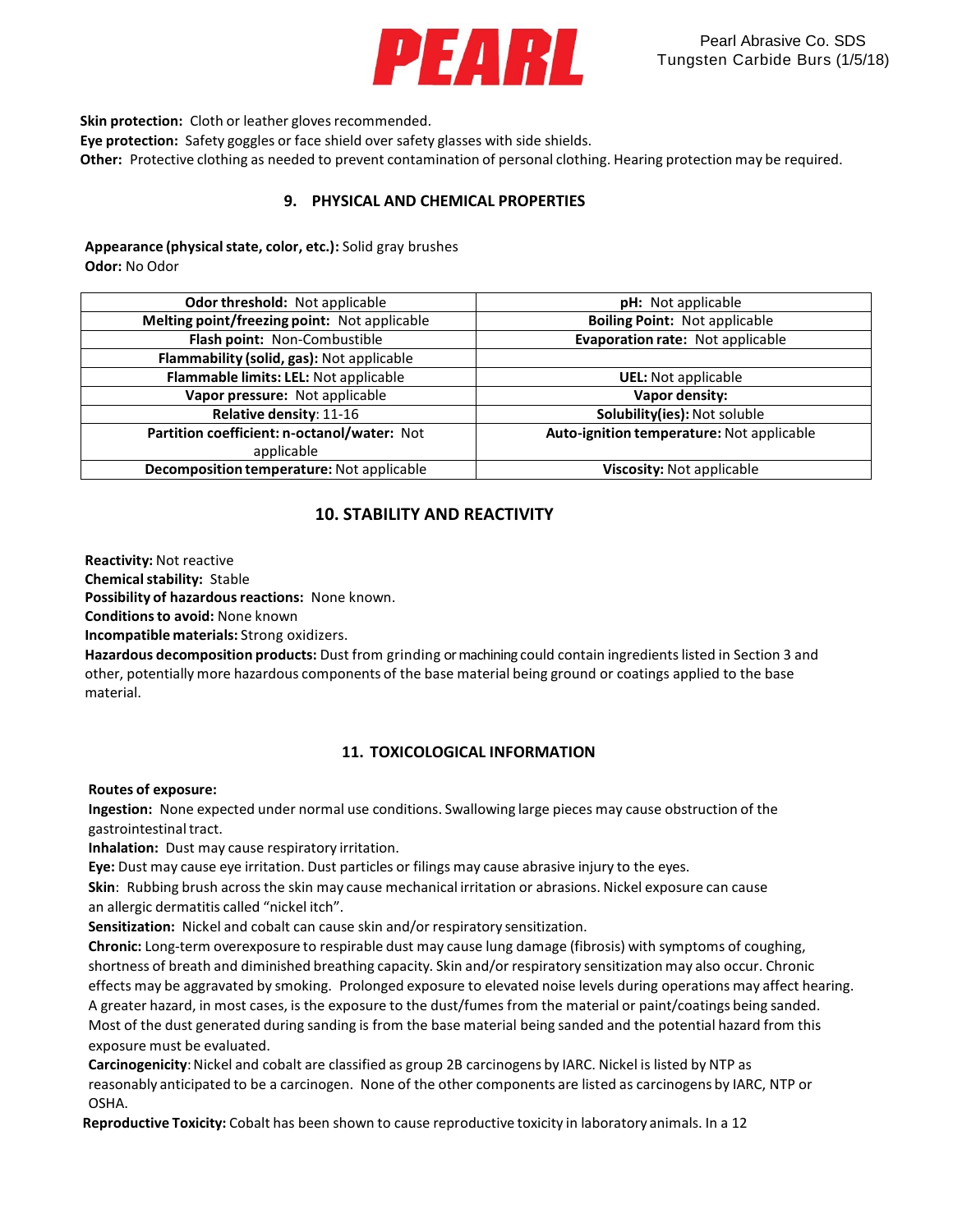

week study, male rats were administered 6.4, 11.6 or 23 mg/kg in drinking water. At all doses, decreased implantations, increased resorptions, decreased viable fetuses and decrease sperm counts were observed. The two higher doses showed decreased relative testes weight ad testes necrosis and degenerations.

**Numerical measures of toxicity**: This product and its components are not acutely toxic. The only acute toxicity data available for the components are listed below.

Iron: LD50 oral rat: 98.6 g/kg, LD50 inhalation rat > 5 mg/kg (intracheal instillation applied) Titanium Carbide: LD50 oral mouse > 5000 mg/kg

Molybdenum: LD50 oral rat > 2000 mg/kg, LC50 inhalation rat > 3.92 mg/L, LD50 dermal rat > 2000 mg/kg

Nickel: LD50 oral rat > 9000 mg/kg

Cobalt: LD50 oral rat: 550 mg/kg, LC50 inhalation rat <= 0.05 mg/L (analytical), LD50 dermal rat > 2000 mg/kg

# **12. ECOLOGICAL INFORMATION**

#### **Ecotoxicity:**

Titanium Carbide: Oncorhynchus mykiss LC50 > 100 mg/L (ultrafine TiO2) Molybdenum: Pimephales promelas LC50: 609.1 mg/L Nickel: Oncorhynchus mykiss LC50: 15.3 mg/L/96hr Cobalt: Danio rerio LC50 > 181 mg/L/96hr

**Persistence and degradability:** Biodegradation is not applicable to inorganic compounds. **Bioaccumulative potential:** No data available **Mobility in soil:** No data available. **Other adverse effects:** No data available.

# **13. DISPOSAL CONSIDERATIONS**

Dispose in accordance with all applicable local, state/provincial and federal regulations. Local regulations may be more stringent than regional and national requirements. It is the responsibility of the waste generator to determine the toxicity and physical characteristics of the material to determine the proper waste identification and disposal in compliance with applicable regulations.

# **14. TRANSPORT INFORMATION**

|            | UN Number | Proper shipping name | Hazard<br><b>Class</b> | Packing<br>Group | Environmental<br>Hazard |
|------------|-----------|----------------------|------------------------|------------------|-------------------------|
| <b>DOT</b> | None      | Not Regulated        | None                   | None             |                         |
| <b>TDG</b> | None      | Not Regulated        | None                   | None             |                         |

**Transport in bulk (according to Annex II of MARPOL 73/78 and the IBC Code):** Not applicable – product is transported only in packaged form.

**Special precautions:** None identified.